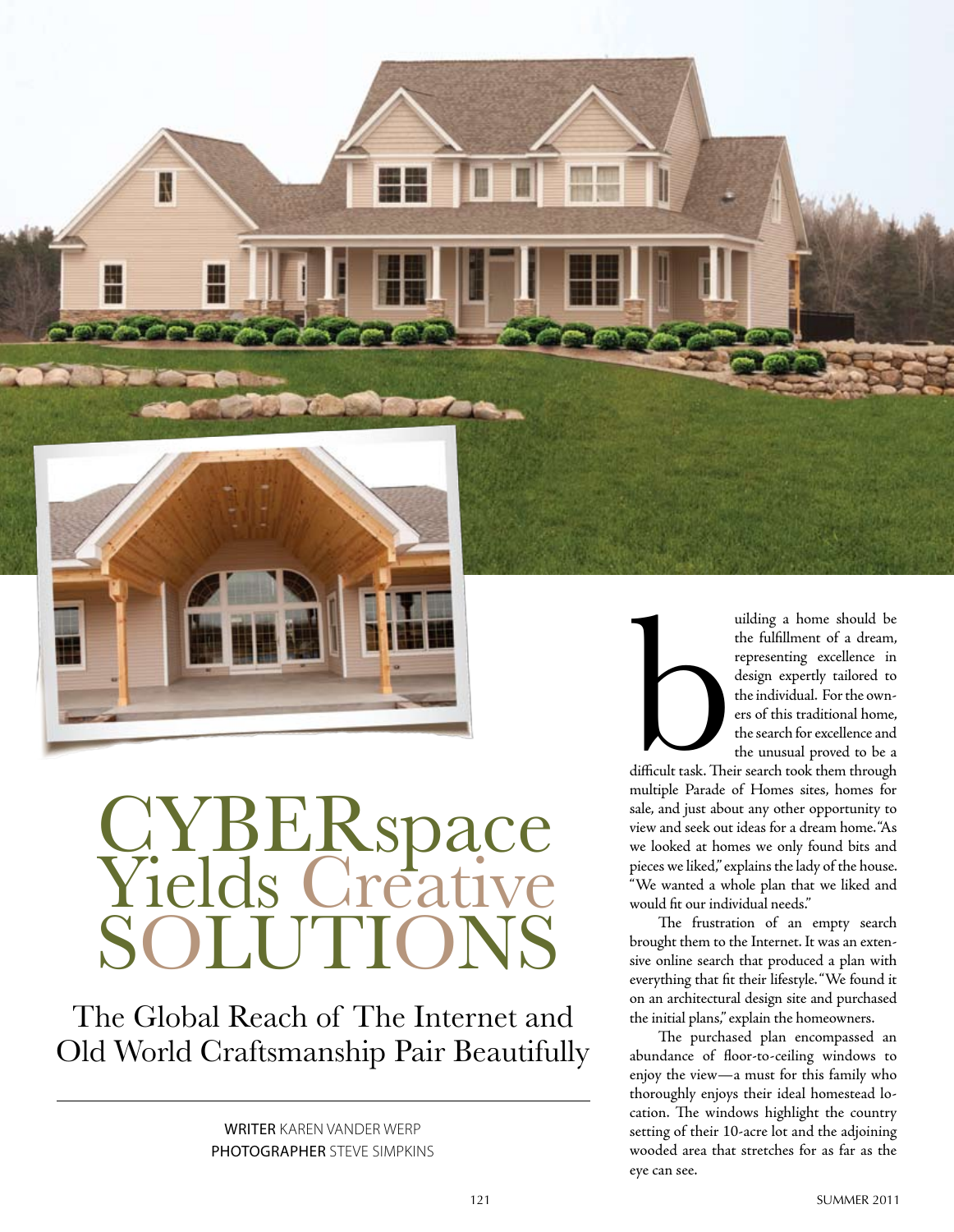





To tweak the plans so that the owners would ultimately have a home that fit their entire vision perfectly, builder Gary Ratti, remaster bath. This entailed taking part of a second full bath and adding it to the master, making it large enough for the required amenities. The extra space made it possible to have both a soaking tub and a walk-in shower. Ratti was also able to adapt to a last minute request to redesign the staircase. Because of its free-standing design, it was a task requiring expertise, creativity and precision.

tops for a surprisingly traditional look in an look of the house, the location, the porches This home is a perfect example of how modern ingenuity and time-honored building techniques can be combined for the ultimate dream home. In an era where the Web can provide limitless possibilities, the homeowners found that relationships close to home are the ones that matter. "We love the and the backyard. We feel the size is perfect for now and in the future, and we couldn't be happier," agree the homeowners.  $\Box$ 

designed two bathrooms, creating the perfect ted with a security door to safely and securely the home—another custom detail not found on the original plans—is the underground vault. This concrete, fireproof room is outfithouse the homeowner's gun collection.

ABOVE : This country setting is the ideal location for a bustling family home.

One of the most unusual features of can begin to enjoy their underground pool, The family anxiously awaits the completion of the outdoor living area so that they

BELOW : The covered patio allows the family to enjoy long summer days spent outside.

The homeowners left their creative stamp on the home's décor as well. In a surprising move from rustic detailing, they chose hickory cabinetry and dark granite counterotherwise rural landscape.

outdoor kitchen and fireplace for late night campfires under the stars.

PREVIOUS PAGE:

#### THIS PAGE:

ABOVE :This family home provides a place for living today and years to come.

BELOW : An open floor plan integrates family activities.

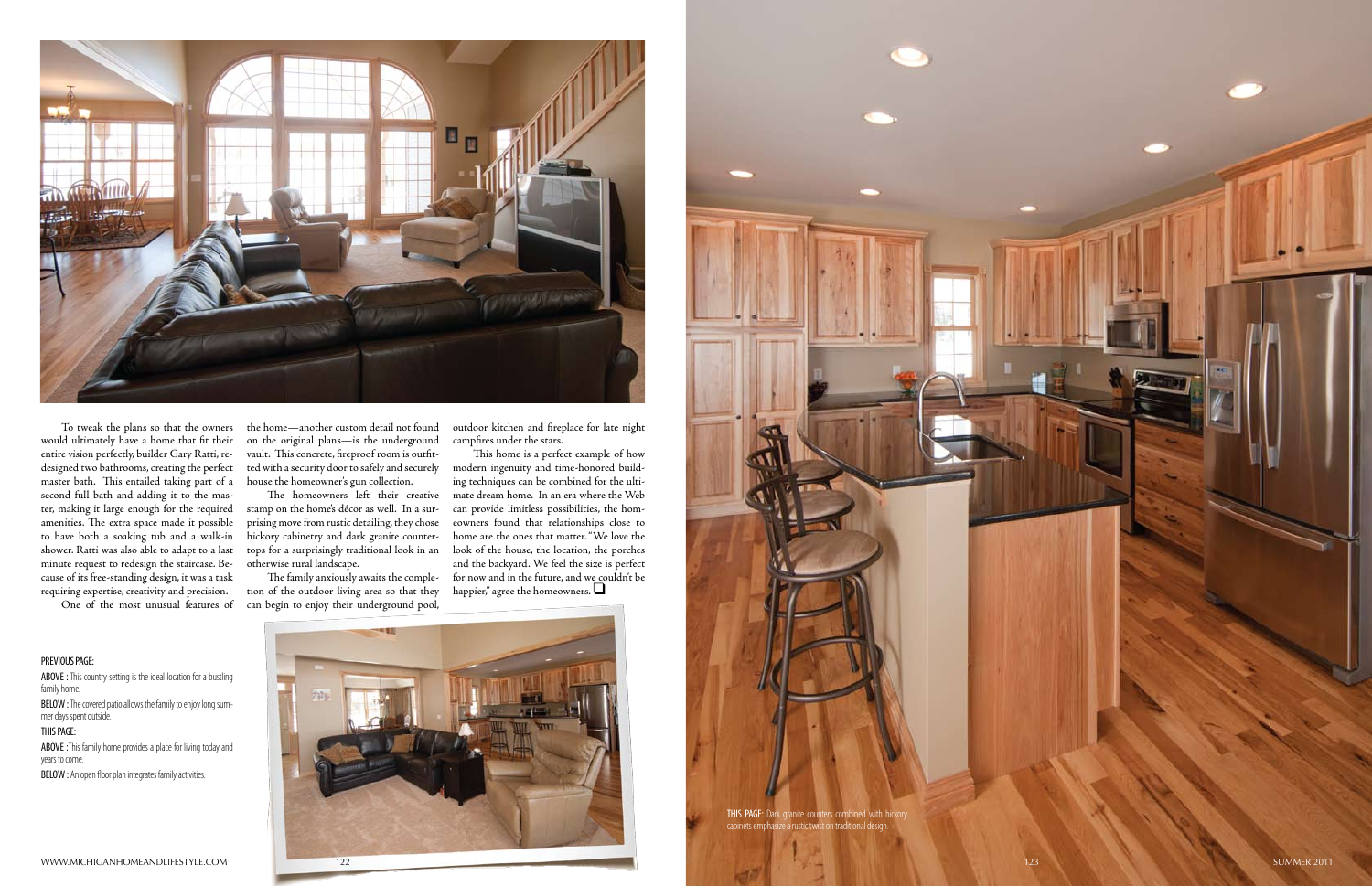

ABOVE:The tile floor combines practicality and luxury. ABOVE RIGHT: The master bedroom is the perfect hideaway. MIDDLE RIGHT: A large walk-in shower offers ease of use and maintenance. ABOVE: A formal dining area provides a cozy location for intimate dining and large gatherings. This soaking the perfect alternative source of relaxation in the master bath.





BELOW LEFT: The French doors leading to the office can be closed when privacy is needed. BELOW RIGHT: The kitchen eating area is bright and cheery.





## An abundance of wood brings the country setting indoors.